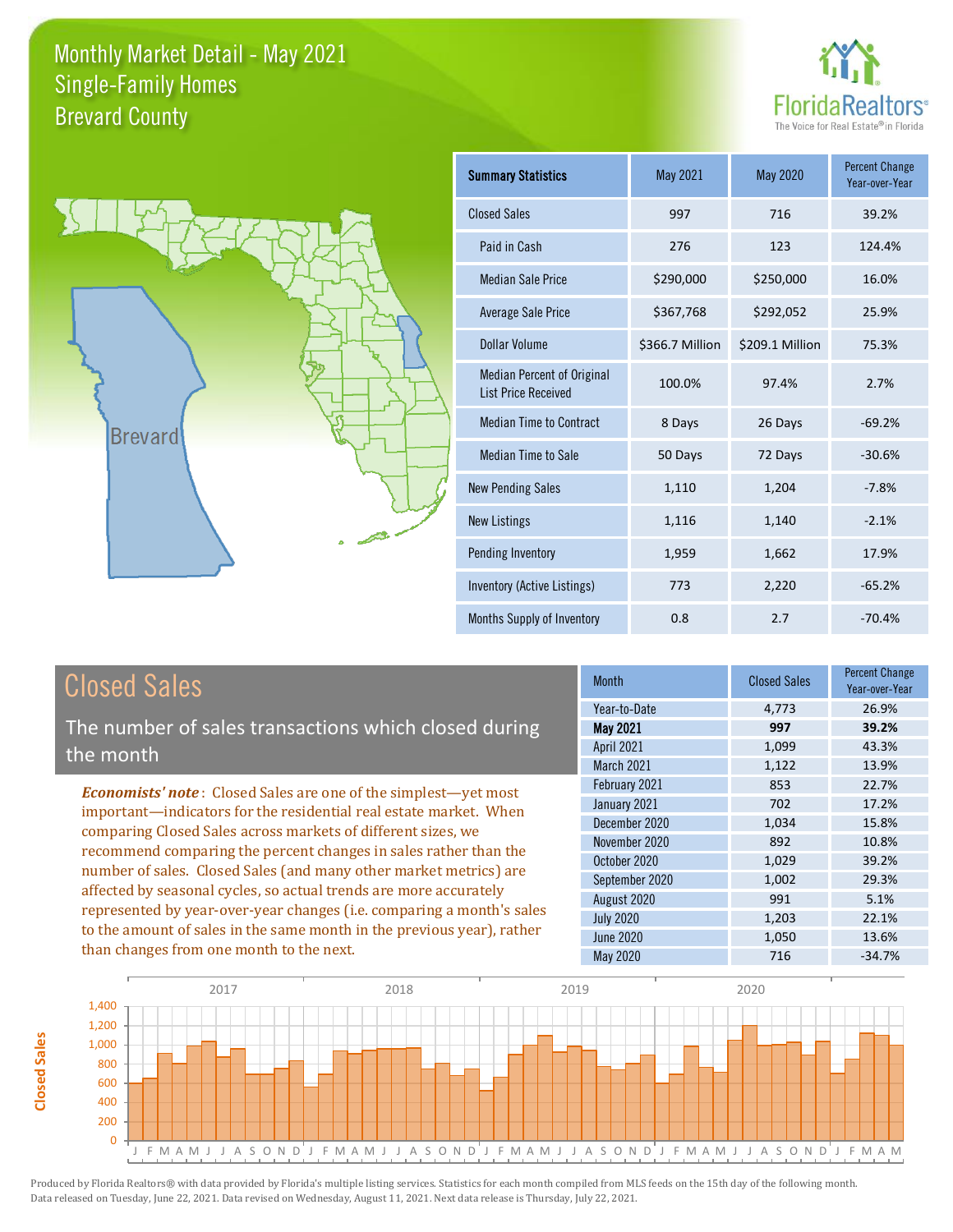this statistic should be interpreted with care.



218 6.9%

| Cash Sales                                                                      | <b>Month</b>      | <b>Cash Sales</b> | <b>Percent Change</b><br>Year-over-Year |
|---------------------------------------------------------------------------------|-------------------|-------------------|-----------------------------------------|
|                                                                                 | Year-to-Date      | 1,182             | 64.2%                                   |
| The number of Closed Sales during the month in which                            | <b>May 2021</b>   | 276               | 124.4%                                  |
| buyers exclusively paid in cash                                                 | <b>April 2021</b> | 295               | 186.4%                                  |
|                                                                                 | <b>March 2021</b> | 258               | 41.0%                                   |
|                                                                                 | February 2021     | 197               | 34.9%                                   |
|                                                                                 | January 2021      | 156               | $-5.5%$                                 |
| <b>Economists' note</b> : Cash Sales can be a useful indicator of the extent to | December 2020     | 204               | 21.4%                                   |
| which investors are participating in the market. Why? Investors are             | November 2020     | 187               | 10.0%                                   |
| far more likely to have the funds to purchase a home available up front,        | October 2020      | 186               | 14.8%                                   |
| whereas the typical homebuyer requires a mortgage or some other                 | September 2020    | 198               | 28.6%                                   |
| form of financing. There are, of course, many possible exceptions, so           | August 2020       | 181               | $-8.1%$                                 |

J F M A M J J A S O N D J F M A M J J A S O N D J F M A M J J A S O N D J F M A M J J A S O N D J F M A M 0 50 100 150 200 250 300 350 2017 2018 2019 2020

## Cash Sales as a Percentage of Closed Sales

The percentage of Closed Sales during the month which were Cash Sales

*Economists' note* : This statistic is simply another way of viewing Cash Sales. The remaining percentages of Closed Sales (i.e. those not paid fully in cash) each month involved some sort of financing, such as mortgages, owner/seller financing, assumed loans, etc.

| <b>Month</b>     | Percent of Closed<br>Sales Paid in Cash | <b>Percent Change</b><br>Year-over-Year |
|------------------|-----------------------------------------|-----------------------------------------|
| Year-to-Date     | 24.8%                                   | 29.8%                                   |
| <b>May 2021</b>  | 27.7%                                   | 61.0%                                   |
| April 2021       | 26.8%                                   | 100.0%                                  |
| March 2021       | 23.0%                                   | 23.7%                                   |
| February 2021    | 23.1%                                   | 10.0%                                   |
| January 2021     | 22.2%                                   | $-19.3%$                                |
| December 2020    | 19.7%                                   | 4.8%                                    |
| November 2020    | 21.0%                                   | $-0.5%$                                 |
| October 2020     | 18.1%                                   | $-17.4%$                                |
| September 2020   | 19.8%                                   | $-0.5%$                                 |
| August 2020      | 18.3%                                   | $-12.4%$                                |
| <b>July 2020</b> | 18.1%                                   | $-12.6%$                                |
| June 2020        | 16.4%                                   | $-13.2%$                                |
| May 2020         | 17.2%                                   | $-17.7%$                                |

May 2020 123 46.3%

June 2020 **172** -1.7%

July 2020

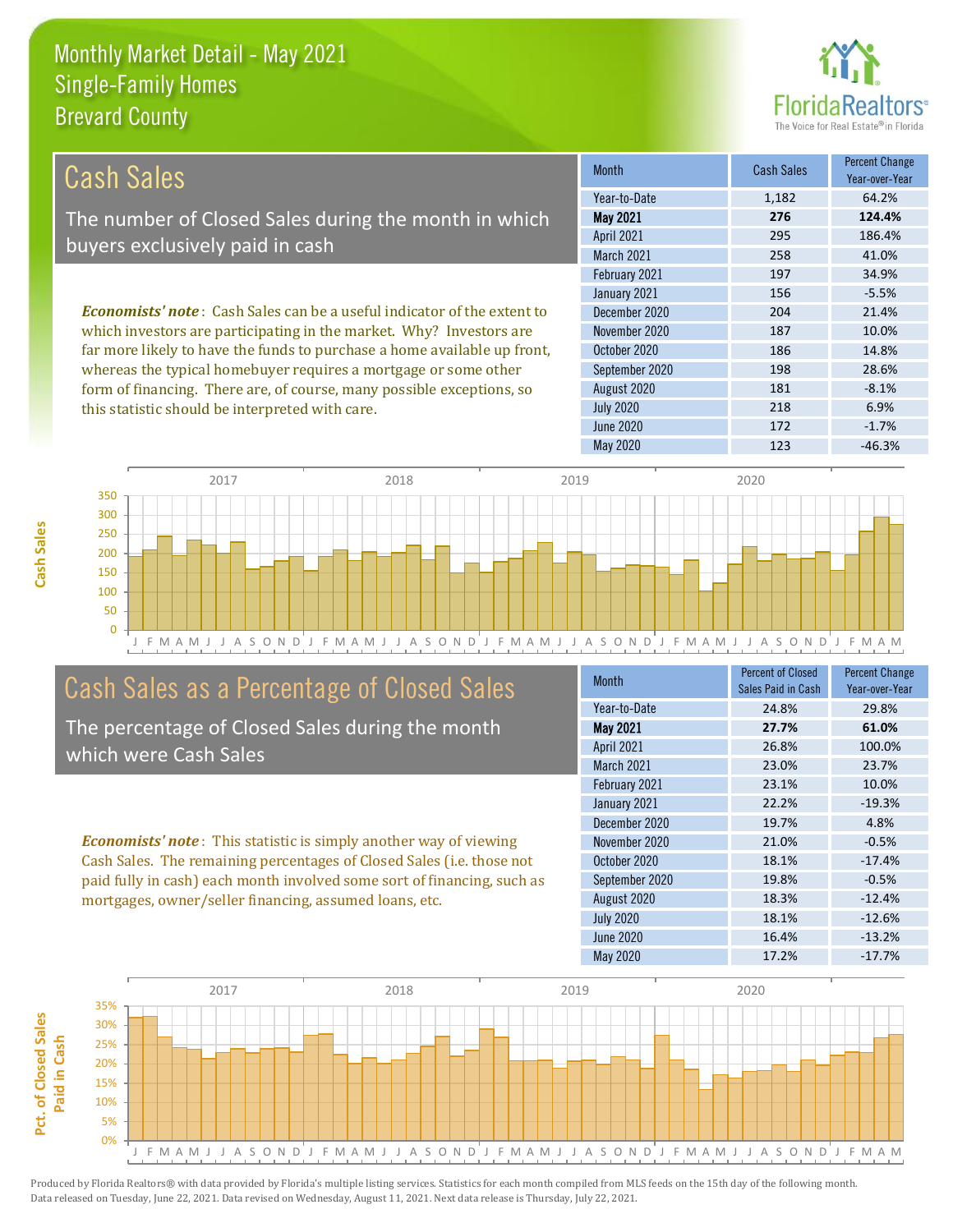

Year-over-Year

#### Month Median Sale Price Percent Change May 2021 **\$290,000 16.0%** Year-to-Date \$280,000 11.3% October 2020 \$274,150 14.2% April 2021 **\$289,801** 13.6% March 2021 \$280,000 7.9% December 2020 **\$270,000** \$2.9% November 2020 \$275,000 14.6% February 2021 **\$274,720** 10.8% January 2021 **\$267,000** 10.8% September 2020 \$260,000 8.3% August 2020 \$268,500 14.7% July 2020 \$266,235 9.1% June 2020 **\$260,000** \$260,000 4.8% *Economists' note* : Median Sale Price is our preferred summary statistic for price activity because, unlike Average Sale Price, Median Sale Price is not sensitive to high sale prices for small numbers of homes that may not be characteristic of the market area. Keep in mind that median price trends over time are not always solely caused by changes in the general value of local real estate. Median sale price only reflects the values of the homes that *sold* each month, and the mix of the types of homes that sell can change over time. Median Sale Price The median sale price reported for the month (i.e. 50% of sales were above and 50% of sales were below)



#### Average Sale Price

The average sale price reported for the month (i.e. total sales in dollars divided by the number of sales)

*Economists' note* : Usually, we prefer Median Sale Price over Average Sale Price as a summary statistic for home prices. However, Average Sale Price does have its uses—particularly when it is analyzed alongside the Median Sale Price. For one, the relative difference between the two statistics can provide some insight into the market for higher-end homes in an area.

| <b>Month</b>      | <b>Average Sale Price</b> | <b>Percent Change</b><br>Year-over-Year |
|-------------------|---------------------------|-----------------------------------------|
| Year-to-Date      | \$347,468                 | 16.8%                                   |
| <b>May 2021</b>   | \$367,768                 | 25.9%                                   |
| <b>April 2021</b> | \$376,122                 | 23.6%                                   |
| <b>March 2021</b> | \$339,852                 | 11.5%                                   |
| February 2021     | \$319,959                 | 7.8%                                    |
| January 2021      | \$319,376                 | 12.7%                                   |
| December 2020     | \$335,807                 | 12.3%                                   |
| November 2020     | \$335,521                 | 17.3%                                   |
| October 2020      | \$336,220                 | 22.2%                                   |
| September 2020    | \$323,334                 | 17.6%                                   |
| August 2020       | \$316,208                 | 9.3%                                    |
| <b>July 2020</b>  | \$318,487                 | 10.2%                                   |
| <b>June 2020</b>  | \$317,940                 | 8.8%                                    |
| May 2020          | \$292,052                 | 2.0%                                    |

May 2020 \$250,000 \$250,000 4.5%



Produced by Florida Realtors® with data provided by Florida's multiple listing services. Statistics for each month compiled from MLS feeds on the 15th day of the following month. Data released on Tuesday, June 22, 2021. Data revised on Wednesday, August 11, 2021. Next data release is Thursday, July 22, 2021.

**Average Sale Price**

**Average Sale Price**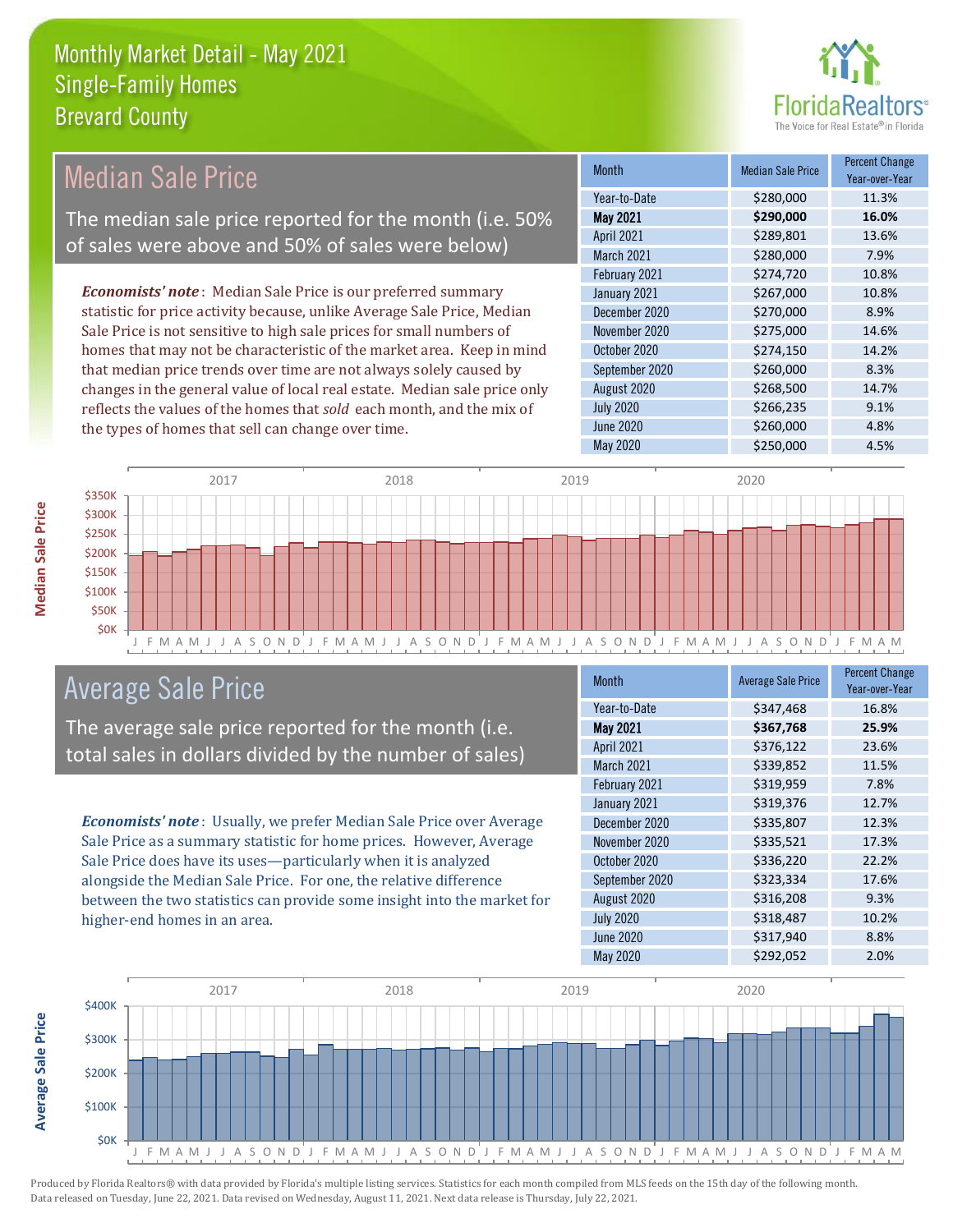

#### **Ollar Volume**

The sum of the sale prices for all sales which closed during the month

*Economists' note* : Dollar Volume is simply the sum of all sale prices in a given time period, and can quickly be calculated by multiplying Closed Sales by Average Sale Price. It is a strong indicator of the health of the real estate industry in a market, and is of particular interest to real estate professionals, investors, analysts, and government agencies. Potential home sellers and home buyers, on the other hand, will likely be better served by paying attention to trends in the two components of Dollar Volume (i.e. sales and prices) individually.

| <b>Month</b>      | Dollar Volume   | <b>Percent Change</b><br>Year-over-Year |
|-------------------|-----------------|-----------------------------------------|
| Year-to-Date      | \$1.7 Billion   | 48.2%                                   |
| <b>May 2021</b>   | \$366.7 Million | 75.3%                                   |
| <b>April 2021</b> | \$413.4 Million | 77.0%                                   |
| March 2021        | \$381.3 Million | 27.0%                                   |
| February 2021     | \$272.9 Million | 32.3%                                   |
| January 2021      | \$224.2 Million | 32.1%                                   |
| December 2020     | \$347.2 Million | 30.0%                                   |
| November 2020     | \$299.3 Million | 30.0%                                   |
| October 2020      | \$346.0 Million | 70.2%                                   |
| September 2020    | \$324.0 Million | 52.1%                                   |
| August 2020       | \$313.4 Million | 14.8%                                   |
| <b>July 2020</b>  | \$383.1 Million | 34.5%                                   |
| June 2020         | \$333.8 Million | 23.6%                                   |
| May 2020          | \$209.1 Million | $-33.4%$                                |



# Median Percent of Original List Price Received

The median of the sale price (as a percentage of the original list price) across all properties selling during the month

*Economists' note* : The Median Percent of Original List Price Received is useful as an indicator of market recovery, since it typically rises as buyers realize that the market may be moving away from them and they need to match the selling price (or better it) in order to get a contract on the house. This is usually the last measure to indicate a market has shifted from down to up, so it is what we would call a *lagging* indicator.

| <b>Month</b>      | Med. Pct. of Orig.<br><b>List Price Received</b> | <b>Percent Change</b><br>Year-over-Year |
|-------------------|--------------------------------------------------|-----------------------------------------|
| Year-to-Date      | 100.0%                                           | 2.9%                                    |
| <b>May 2021</b>   | 100.0%                                           | 2.7%                                    |
| April 2021        | 100.0%                                           | 2.5%                                    |
| <b>March 2021</b> | 100.0%                                           | 2.8%                                    |
| February 2021     | 98.3%                                            | 1.2%                                    |
| January 2021      | 98.5%                                            | 2.1%                                    |
| December 2020     | 98.4%                                            | 1.5%                                    |
| November 2020     | 98.4%                                            | 1.3%                                    |
| October 2020      | 98.1%                                            | 1.6%                                    |
| September 2020    | 98.0%                                            | 1.0%                                    |
| August 2020       | 97.9%                                            | 1.2%                                    |
| <b>July 2020</b>  | 97.4%                                            | 0.9%                                    |
| June 2020         | 97.4%                                            | 0.7%                                    |
| May 2020          | 97.4%                                            | 1.5%                                    |

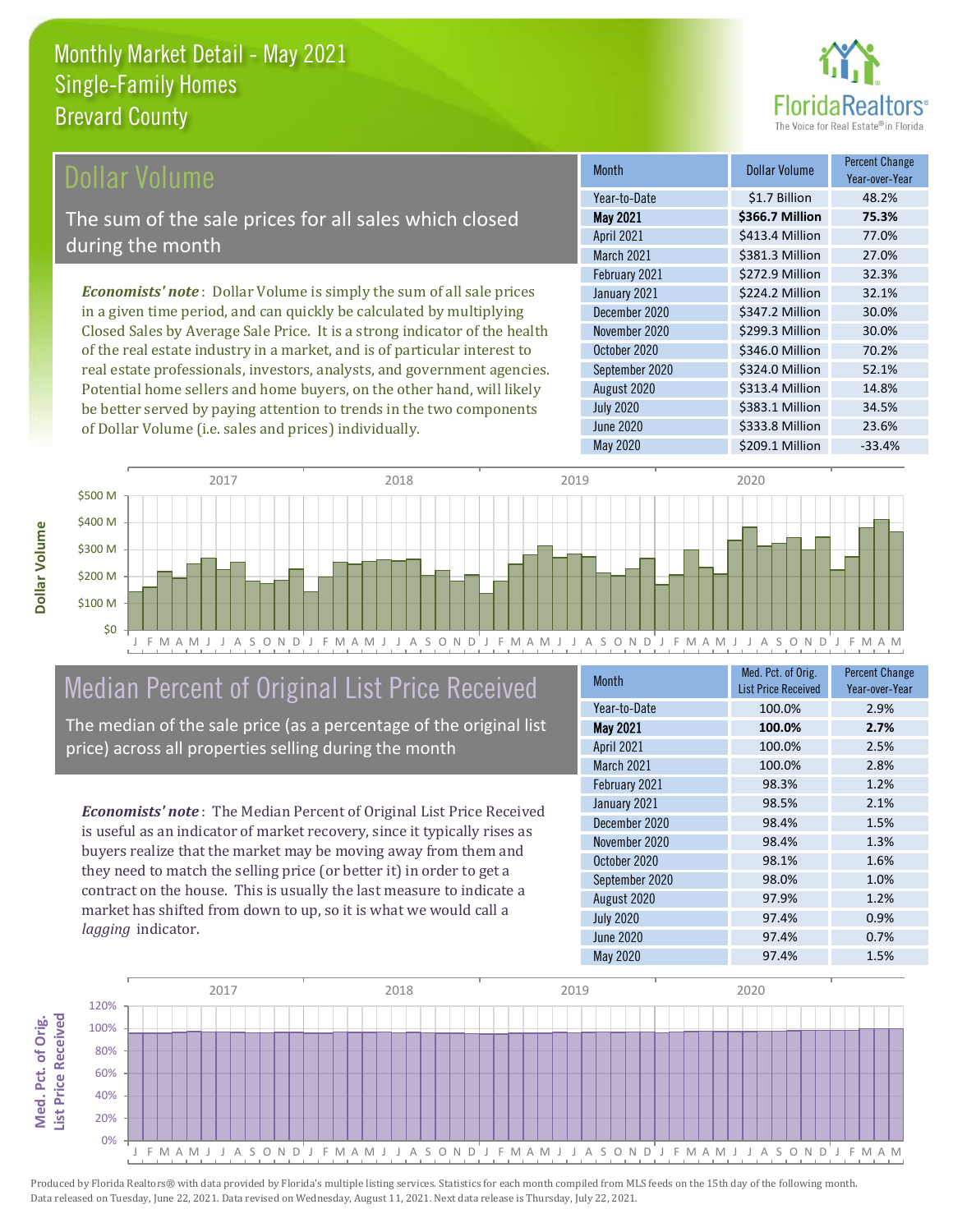

### Median Time to Contract

The median number of days between the listing date and contract date for all Closed Sales during the month

*Economists' note* : Like Time to Sale, Time to Contract is a measure of the length of the home selling process calculated for sales which closed during the month. The difference is that Time to Contract measures the number of days between the initial listing of a property and the signing of the contract which eventually led to the closing of the sale. When the gap between Median Time to Contract and Median Time to Sale grows, it is usually a sign of longer closing times and/or declining numbers of cash sales.

| <b>Month</b>     | Median Time to<br>Contract | <b>Percent Change</b><br>Year-over-Year |
|------------------|----------------------------|-----------------------------------------|
| Year-to-Date     | 12 Days                    | $-60.0%$                                |
| <b>May 2021</b>  | 8 Days                     | $-69.2%$                                |
| April 2021       | 10 Days                    | $-50.0%$                                |
| March 2021       | 10 Days                    | $-67.7%$                                |
| February 2021    | 18 Days                    | $-52.6%$                                |
| January 2021     | 15 Days                    | $-58.3%$                                |
| December 2020    | 15 Days                    | $-50.0%$                                |
| November 2020    | 14 Days                    | $-51.7%$                                |
| October 2020     | 19 Days                    | $-50.0%$                                |
| September 2020   | 19 Days                    | $-38.7%$                                |
| August 2020      | 21 Days                    | $-30.0%$                                |
| <b>July 2020</b> | 30 Days                    | $-6.3%$                                 |
| <b>June 2020</b> | 38 Days                    | 5.6%                                    |
| May 2020         | 26 Days                    | $-31.6%$                                |



### Median Time to Sale

The median number of days between the listing date and closing date for all Closed Sales during the month

*Economists' note* : Time to Sale is a measure of the length of the home selling process, calculated as the number of days between the initial listing of a property and the closing of the sale. *Median* Time to Sale is the amount of time the "middle" property selling this month was on the market. That is, 50% of homes selling this month took *less* time to sell, and 50% of homes took *more* time to sell. Median Time to Sale gives a more accurate picture than Average Time to Sale, which can be skewed upward by small numbers of properties taking an abnormally long time to sell.

| <b>Month</b>      | <b>Median Time to Sale</b> | <b>Percent Change</b><br>Year-over-Year |
|-------------------|----------------------------|-----------------------------------------|
| Year-to-Date      | 57 Days                    | $-24.0%$                                |
| <b>May 2021</b>   | 50 Days                    | $-30.6%$                                |
| <b>April 2021</b> | 53 Days                    | $-15.9%$                                |
| <b>March 2021</b> | 55 Days                    | $-26.7%$                                |
| February 2021     | 63 Days                    | $-24.1%$                                |
| January 2021      | 65 Days                    | $-17.7%$                                |
| December 2020     | 61 Days                    | $-11.6%$                                |
| November 2020     | 60 Days                    | $-10.4%$                                |
| October 2020      | 66 Days                    | $-14.3%$                                |
| September 2020    | 65 Days                    | $-11.0%$                                |
| August 2020       | 67 Days                    | $-5.6%$                                 |
| <b>July 2020</b>  | 75 Days                    | 1.4%                                    |
| June 2020         | 85 Days                    | 13.3%                                   |
| May 2020          | 72 Days                    | $-8.9%$                                 |

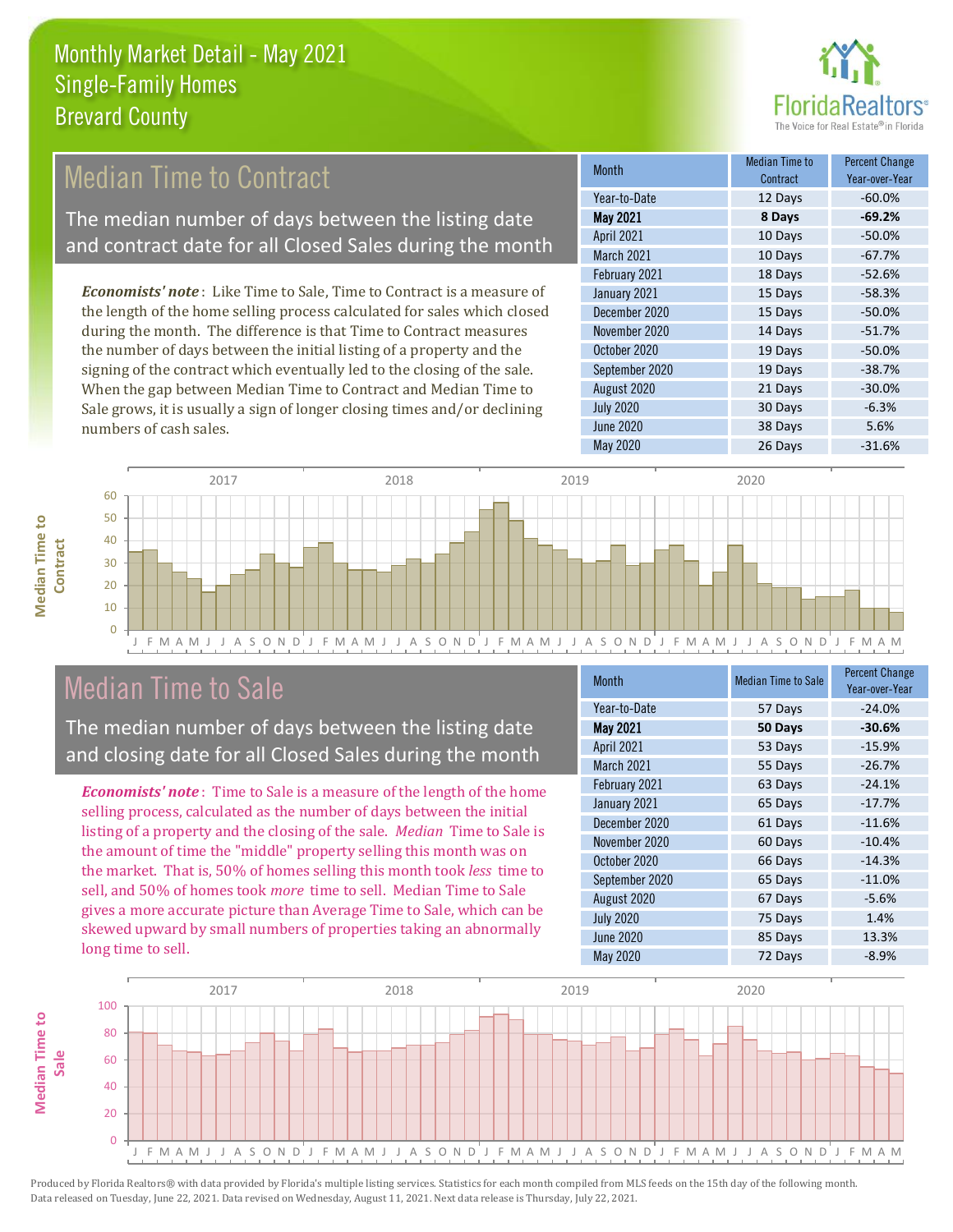distressed properties for sale.



| <b>New Pending Sales</b>                                                       | <b>Month</b>      | <b>New Pending Sales</b> | <b>Percent Change</b><br>Year-over-Year |
|--------------------------------------------------------------------------------|-------------------|--------------------------|-----------------------------------------|
|                                                                                | Year-to-Date      | 5,646                    | 15.3%                                   |
| The number of listed properties that went under                                | <b>May 2021</b>   | 1,110                    | $-7.8%$                                 |
| contract during the month                                                      | <b>April 2021</b> | 1,153                    | 57.1%                                   |
|                                                                                | <b>March 2021</b> | 1,206                    | 29.7%                                   |
|                                                                                | February 2021     | 1,093                    | 1.7%                                    |
| <b>Economists' note</b> : Because of the typical length of time it takes for a | January 2021      | 1,084                    | 13.7%                                   |
| sale to close, economists consider Pending Sales to be a decent                | December 2020     | 822                      | 19.5%                                   |
| indicator of potential future Closed Sales. It is important to bear in         | November 2020     | 912                      | 10.1%                                   |
| mind, however, that not all Pending Sales will be closed successfully.         | October 2020      | 1,103                    | 18.0%                                   |
| So, the effectiveness of Pending Sales as a future indicator of Closed         | September 2020    | 1,060                    | 35.2%                                   |
| Sales is susceptible to changes in market conditions such as the               | August 2020       | 1,090                    | 22.1%                                   |



# New Listings

**New Listings**

**Pending Sales**

Pending Sales

The number of properties put onto the market during the month

availability of financing for homebuyers and the inventory of

*Economists' note* : New Listings tend to rise in delayed response to increasing prices, so they are often seen as a lagging indicator of market health. As prices rise, potential sellers raise their estimations of value—and in the most recent cycle, rising prices have freed up many potential sellers who were previously underwater on their mortgages. Note that in our calculations, we take care to not include properties that were recently taken off the market and quickly relisted, since these are not really *new* listings.

| <b>Month</b>      | <b>New Listings</b> | <b>Percent Change</b><br>Year-over-Year |
|-------------------|---------------------|-----------------------------------------|
| Year-to-Date      | 5,407               | $-0.6%$                                 |
| <b>May 2021</b>   | 1,116               | $-2.1%$                                 |
| <b>April 2021</b> | 1,192               | 31.9%                                   |
| <b>March 2021</b> | 1,094               | $-10.0%$                                |
| February 2021     | 1,023               | $-7.8%$                                 |
| January 2021      | 982                 | $-8.2%$                                 |
| December 2020     | 817                 | 8.9%                                    |
| November 2020     | 888                 | $-7.4%$                                 |
| October 2020      | 1,144               | 4.8%                                    |
| September 2020    | 1,000               | 10.0%                                   |
| August 2020       | 949                 | $-3.5%$                                 |
| <b>July 2020</b>  | 1,132               | 3.8%                                    |
| June 2020         | 993                 | $-2.9%$                                 |
| <b>May 2020</b>   | 1,140               | 1.6%                                    |

July 2020 **1,148** 14.2% June 2020 **1,290 30.6%** May 2020 1,204 17.8%

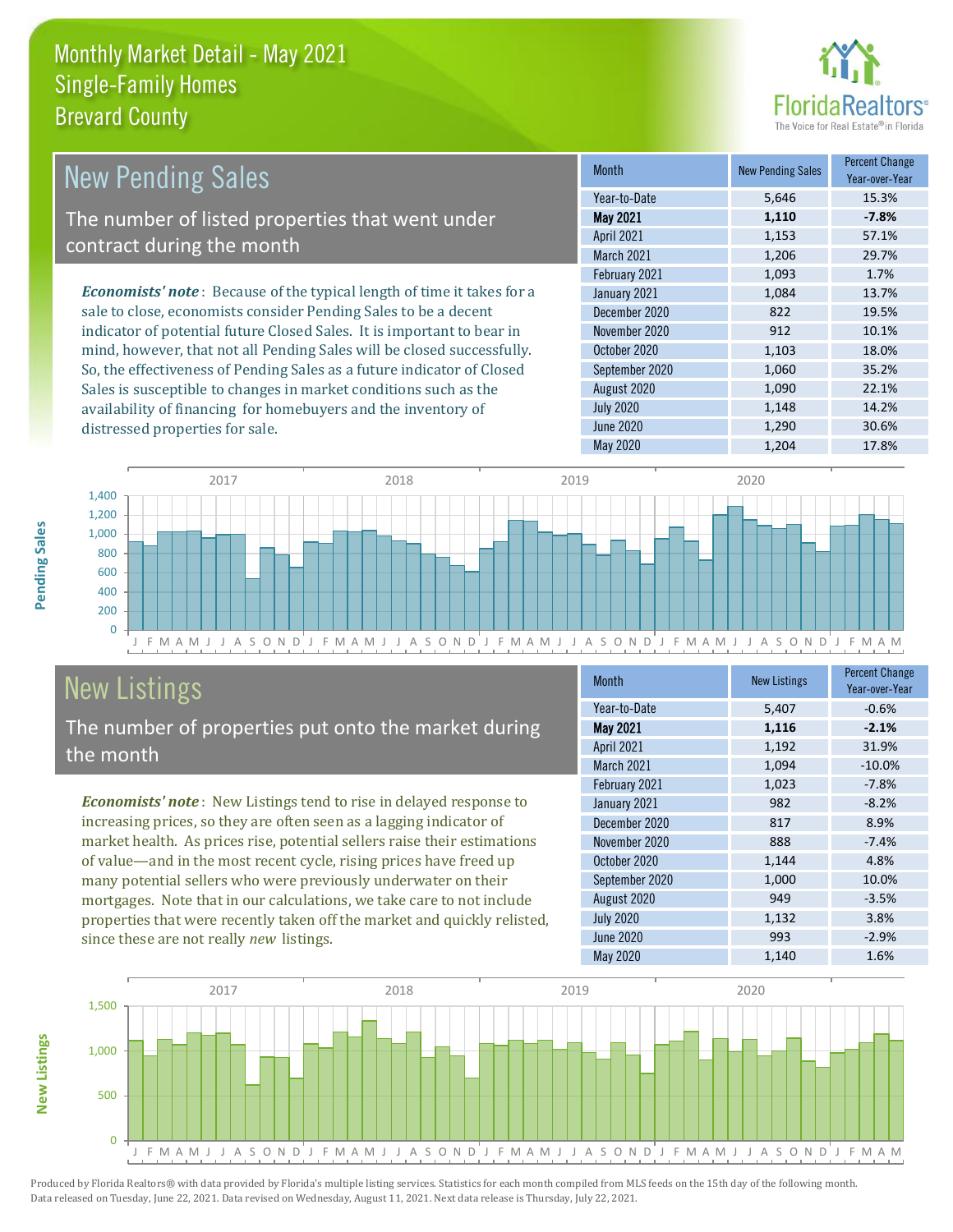

# Inventory (Active Listings)

The number of property listings active at the end of the month

*Economists' note* : There are a number of ways to define and calculate Inventory. Our method is to simply count the number of active listings on the last day of the month, and hold this number to compare with the same month the following year. Inventory rises when New Listings are outpacing the number of listings that go off-market (regardless of whether they actually sell). Likewise, it falls when New Listings aren't keeping up with the rate at which homes are going off-market.

| <b>Month</b>             | Inventory | <b>Percent Change</b><br>Year-over-Year |
|--------------------------|-----------|-----------------------------------------|
| <b>YTD (Monthly Avg)</b> | 902       | $-61.0%$                                |
| <b>May 2021</b>          | 773       | $-65.2%$                                |
| April 2021               | 833       | $-65.8%$                                |
| <b>March 2021</b>        | 813       | $-65.9%$                                |
| February 2021            | 984       | $-56.0%$                                |
| January 2021             | 1,106     | $-51.3%$                                |
| December 2020            | 1,258     | $-43.7%$                                |
| November 2020            | 1,332     | $-42.9%$                                |
| October 2020             | 1,375     | $-41.4%$                                |
| September 2020           | 1,393     | $-39.8%$                                |
| August 2020              | 1,517     | $-34.4%$                                |
| <b>July 2020</b>         | 1,691     | $-29.7%$                                |
| <b>June 2020</b>         | 1,767     | $-27.4%$                                |
| May 2020                 | 2,220     | $-13.0%$                                |



# Months Supply of Inventory

An estimate of the number of months it will take to deplete the current Inventory given recent sales rates

*Economists' note* : MSI is a useful indicator of market conditions. The benchmark for a balanced market (favoring neither buyer nor seller) is 5.5 months of inventory. Anything higher is traditionally a buyers' market, and anything lower is a sellers' market. There is no single accepted way of calculating MSI. A common method is to divide current Inventory by the most recent month's Closed Sales count, but this count is a usually poor predictor of future Closed Sales due to seasonal cycles. To eliminate seasonal effects, we use the 12-month average of monthly Closed Sales instead.

| Month                    | <b>Months Supply</b> | <b>Percent Change</b><br>Year-over-Year |
|--------------------------|----------------------|-----------------------------------------|
| <b>YTD (Monthly Avg)</b> | 1.0                  | $-63.0%$                                |
| <b>May 2021</b>          | 0.8                  | $-70.4%$                                |
| April 2021               | 0.9                  | $-69.0%$                                |
| <b>March 2021</b>        | 0.9                  | $-66.7%$                                |
| February 2021            | 1.1                  | $-57.7%$                                |
| January 2021             | 1.2                  | $-53.8%$                                |
| December 2020            | 1.4                  | $-46.2%$                                |
| November 2020            | 1.5                  | $-46.4%$                                |
| October 2020             | 1.5                  | $-46.4%$                                |
| September 2020           | 1.6                  | $-42.9%$                                |
| August 2020              | 1.8                  | $-35.7%$                                |
| <b>July 2020</b>         | 2.0                  | $-31.0%$                                |
| June 2020                | 2.1                  | $-27.6%$                                |
| <b>May 2020</b>          | 2.7                  | $-10.0%$                                |

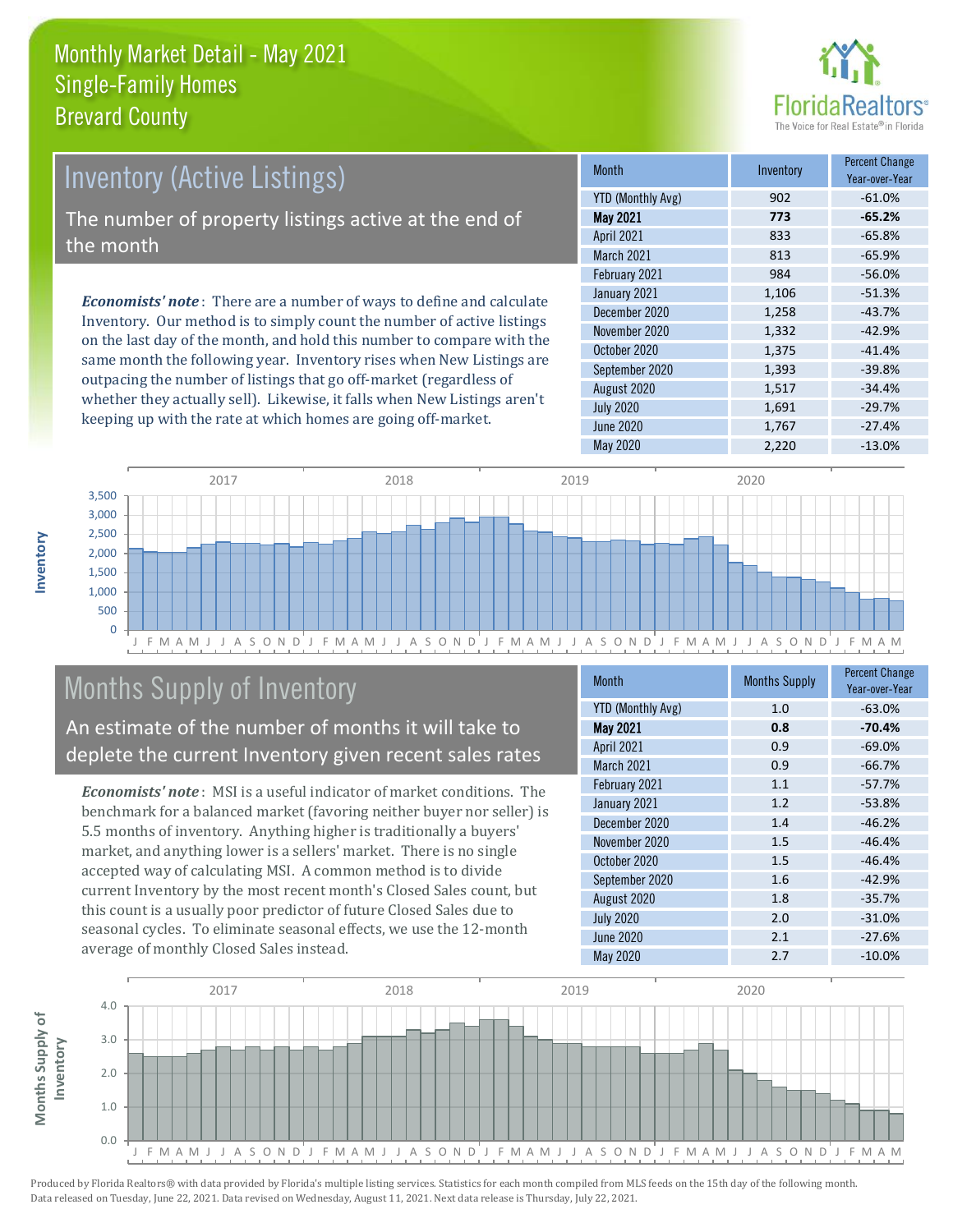

#### *Economists' note:* Closed Sales are one of the simplest—yet most important—indicators for the residential real estate market. When comparing Closed Sales across markets of different sizes, we recommend comparing the percent changes in sales rather than the number of sales. Closed Sales (and many other market metrics) are affected by seasonal cycles, so actual trends are more accurately represented by year-over-year changes (i.e. comparing a month's sales to the amount of sales in the same month in the previous year), rather than changes from one month to the next. \$1,000,000 or more 27 575.0% \$250,000 - \$299,999 207 86.5% \$300,000 - \$399,999 209 65.9% \$400,000 - \$599,999 153 77.9% \$600,000 - \$999,999 76 137.5% \$150,000 - \$199,999 103 -28.0% \$200,000 - \$249,999 192 26.3%  $$100,000 - $149,999$  21 -55.3% Sale Price Closed Sales Percent Change Year-over-Year Less than \$50,000 0 0 -100.0%  $$50.000 - $99.999$  9 -30.8% 150 200 250 **May 2020** May 2021 150 200 250 Closed Sales by Sale Price The number of sales transactions which closed during the month

#### Median Time to Contract by Sale Price The median number of days between the listing date and contract date for all Closed Sales during the month

\$100,000 \$149,999 \$150,000 - \$199,999

\$200,000 - \$249,999 \$250,000 - \$299,999

\$300,000 - \$399,999

\$400,000 - \$599,999

\$50,000 - \$99,999

*Economists' note* : Like Time to Sale, Time to Contract is a measure of the length of the home selling process calculated for sales which closed during the month. The difference is that Time to Contract measures the number of days between the initial listing of a property and the signing of the contract which eventually led to the closing of the sale. When the gap between Median Time to Contract and Median Time to Sale grows, it is usually a sign of longer closing times and/or declining numbers of cash sales.

| <b>Sale Price</b>     | <b>Median Time to</b><br>Contract | <b>Percent Change</b><br>Year-over-Year |
|-----------------------|-----------------------------------|-----------------------------------------|
| Less than \$50,000    | (No Sales)                        | N/A                                     |
| $$50,000 - $99,999$   | 1 Day                             | $-97.2%$                                |
| $$100,000 - $149,999$ | 17 Days                           | 13.3%                                   |
| $$150,000 - $199,999$ | 13 Days                           | $-56.7%$                                |
| \$200,000 - \$249,999 | 6 Days                            | $-76.0%$                                |
| \$250,000 - \$299,999 | 7 Days                            | $-77.4%$                                |
| \$300,000 - \$399,999 | 7 Days                            | $-73.1%$                                |
| \$400,000 - \$599,999 | 6 Days                            | $-78.6%$                                |
| \$600,000 - \$999,999 | 10 Days                           | $-54.5%$                                |
| \$1,000,000 or more   | 25 Days                           | $-71.6%$                                |

\$600,000 - \$999,999

\$1,000,000 or more

 $\Omega$ 50 100



 $\Omega$ 50 100 Less than \$50,000

**Closed Sales**

**Median Time to Contract Median Time to Contract**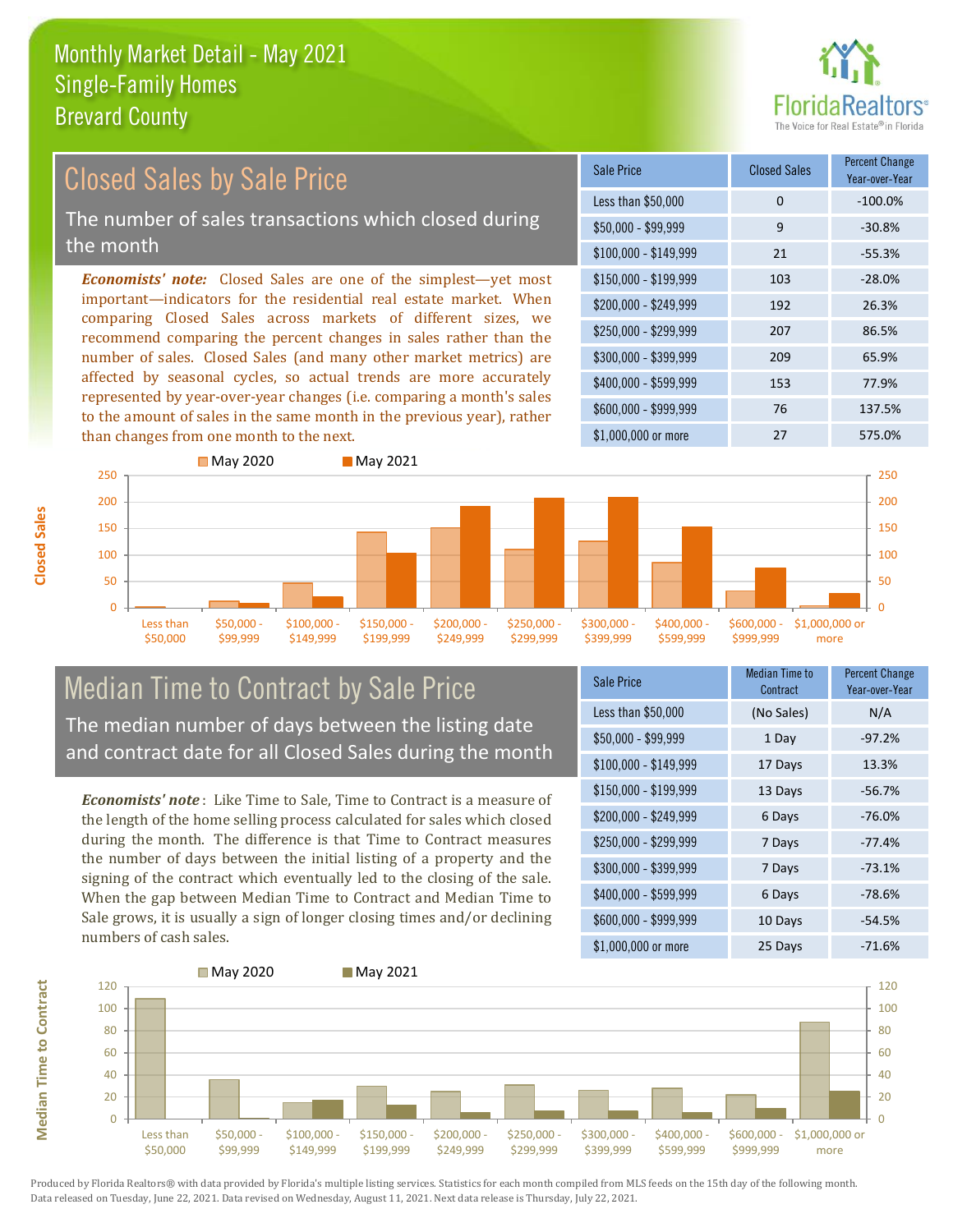

# New Listings by Initial Listing Price

The number of properties put onto the market during the month

*Economists' note:* New Listings tend to rise in delayed response to increasing prices, so they are often seen as a lagging indicator of market health. As prices rise, potential sellers raise their estimations of value—and in the most recent cycle, rising prices have freed up many potential sellers who were previously underwater on their mortgages. Note that in our calculations, we take care to not include properties that were recently taken off the market and quickly relisted, since these are not really *new* listings.

| <b>Initial Listing Price</b> | <b>New Listings</b> | <b>Percent Change</b><br>Year-over-Year |
|------------------------------|---------------------|-----------------------------------------|
| Less than \$50,000           | 0                   | $-100.0%$                               |
| $$50,000 - $99,999$          | 5                   | $-68.8%$                                |
| $$100,000 - $149,999$        | 22                  | $-53.2%$                                |
| $$150,000 - $199,999$        | 95                  | $-48.6%$                                |
| \$200,000 - \$249,999        | 165                 | $-27.9%$                                |
| \$250,000 - \$299,999        | 227                 | 8.6%                                    |
| \$300,000 - \$399,999        | 281                 | 36.4%                                   |
| \$400,000 - \$599,999        | 187                 | 10.7%                                   |
| \$600,000 - \$999,999        | 99                  | 86.8%                                   |
| \$1,000,000 or more          | 35                  | 40.0%                                   |



#### Inventory by Current Listing Price The number of property listings active at the end of the month

*Economists' note* : There are a number of ways to define and calculate Inventory. Our method is to simply count the number of active listings on the last day of the month, and hold this number to compare with the same month the following year. Inventory rises when New Listings are outpacing the number of listings that go off-market (regardless of whether they actually sell). Likewise, it falls when New Listings aren't keeping up with the rate at which homes are going off-market.

| <b>Current Listing Price</b> | Inventory | <b>Percent Change</b><br>Year-over-Year |
|------------------------------|-----------|-----------------------------------------|
| Less than \$50,000           | 1         | $-66.7%$                                |
| $$50,000 - $99,999$          | 8         | $-77.1%$                                |
| $$100,000 - $149,999$        | 16        | $-83.2%$                                |
| $$150,000 - $199,999$        | 61        | $-77.9%$                                |
| \$200,000 - \$249,999        | 90        | $-74.6%$                                |
| \$250,000 - \$299,999        | 98        | $-75.2%$                                |
| \$300,000 - \$399,999        | 165       | $-52.2%$                                |
| \$400,000 - \$599,999        | 154       | $-58.9%$                                |
| \$600,000 - \$999,999        | 108       | $-54.6%$                                |
| \$1,000,000 or more          | 72        | $-30.1%$                                |



Produced by Florida Realtors® with data provided by Florida's multiple listing services. Statistics for each month compiled from MLS feeds on the 15th day of the following month. Data released on Tuesday, June 22, 2021. Data revised on Wednesday, August 11, 2021. Next data release is Thursday, July 22, 2021.

**Inventory**